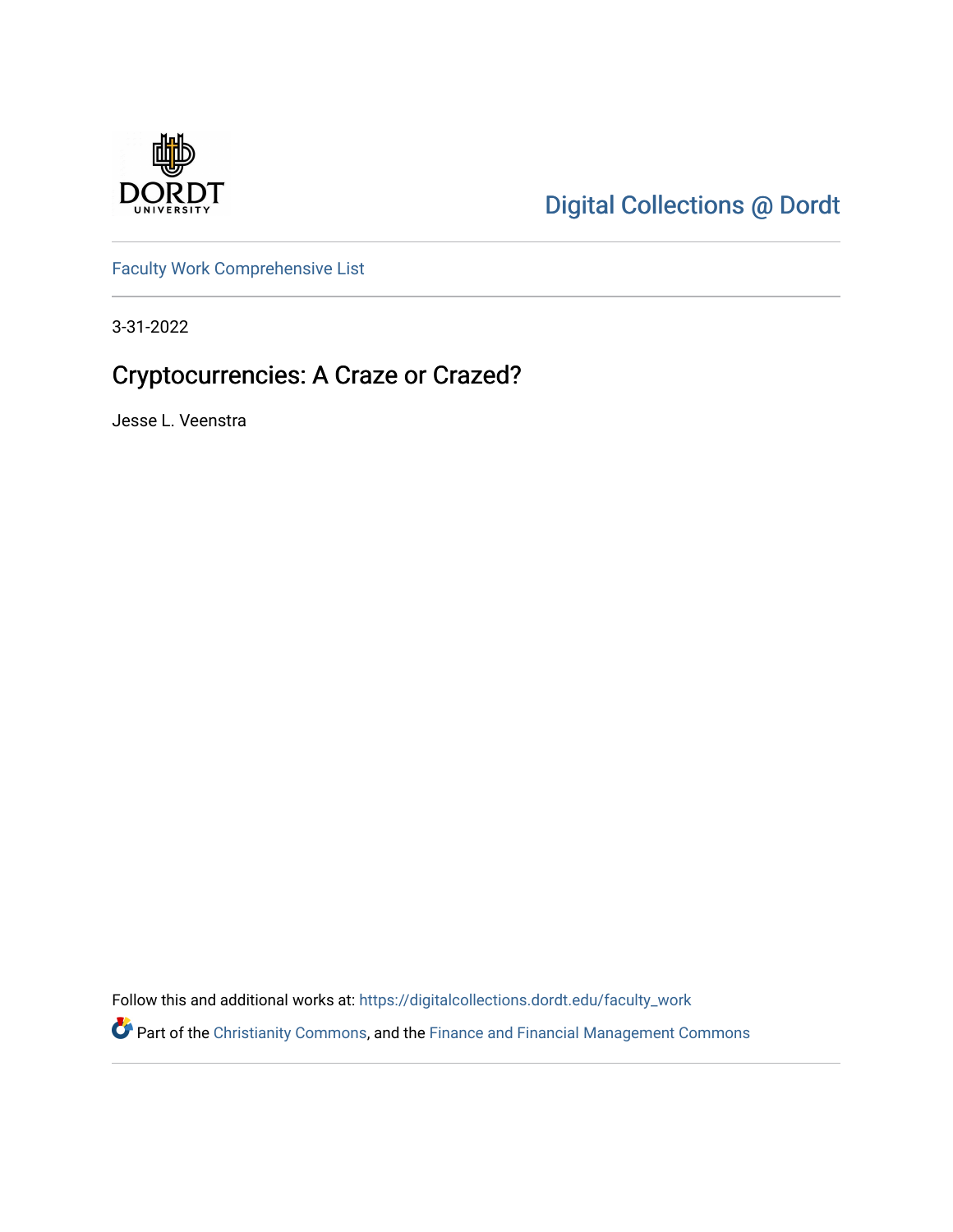# Cryptocurrencies: A Craze or Crazed?

### Abstract

"The craze of Bitcoin and the headlines of massive gains test the diligence and patience of investors."

Posting about the benefits and pitfalls of cryptocurrencies from In All Things - an online journal for critical reflection on faith, culture, art, and every ordinary-yet-graced square inch of God's creation.

<https://inallthings.org/cryptocurrencies-a-craze-or-crazed/>

### Keywords

In All Things, cryptocurrencies, fads, investments, capital

### **Disciplines**

Christianity | Finance and Financial Management

### **Comments**

[In All Things](http://inallthings.org/) is a publication of the [Andreas Center for Reformed Scholarship and Service](http://www.dordt.edu/services_support/andreas_center/) at Dordt [University](http://www.dordt.edu/).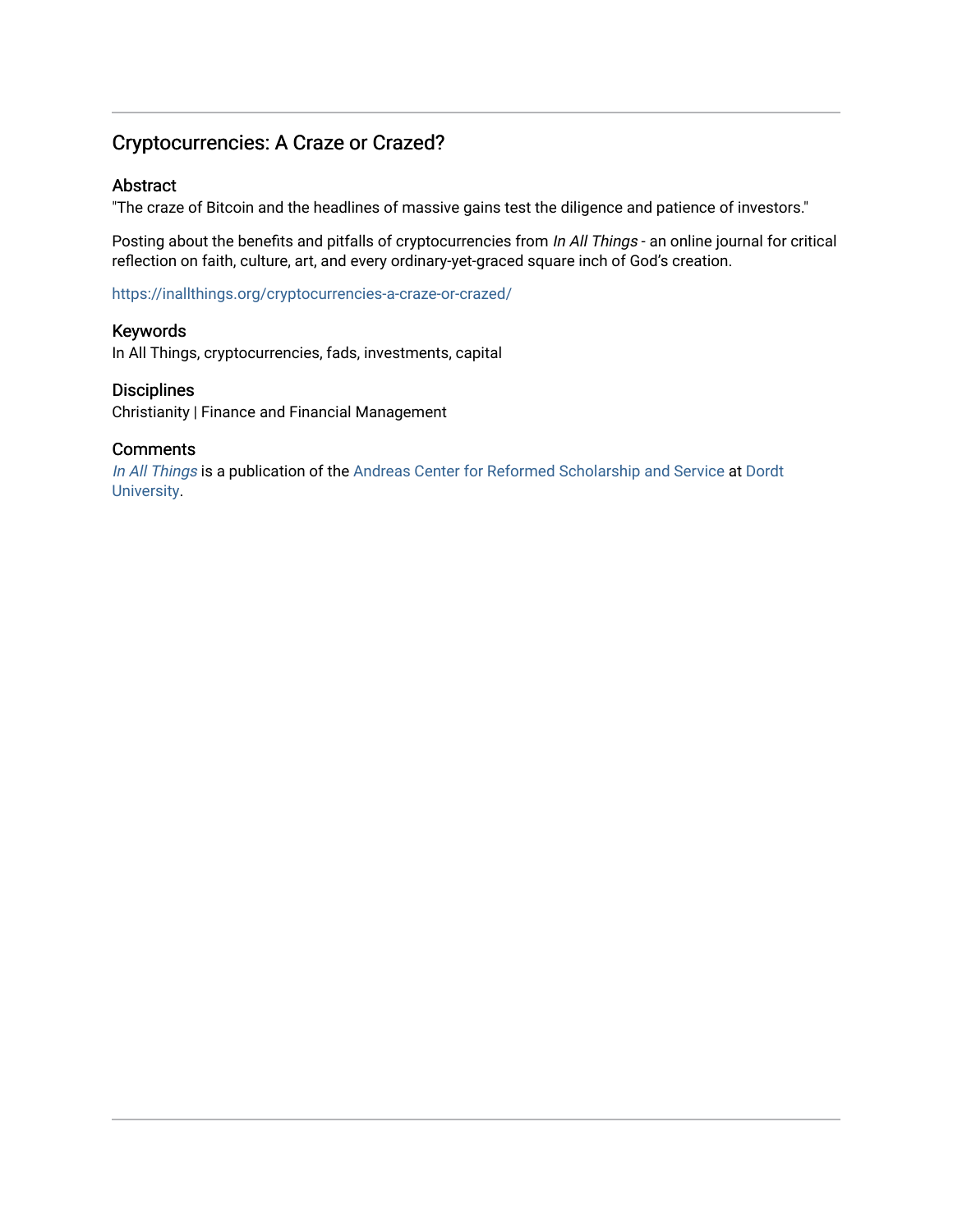# **Cryptocurrencies: A Craze or Crazed?**

# **[Jesse Veenstra](https://inallthings.org/author/jesse-veenstra/)**

# **March 31, 2022**

The rise of cryptocurrency, driven by the popularity of the first and largest crypto—Bitcoin—is one of the biggest stories in finance, investing, and mainstream media. Even the Super Bowl can't escape the Crypto craze, with multiple advertisements airing during the big game.

In 2021, Pew Research found 86% of Americans have heard about cryptocurrency, 16% have personally invested in it, and males aged 18-29 trade cryptocurrency at a much higher rate. $1/2$ 

Nearly every day, I read articles, blogs, and tweets from financial experts either touting the revolutionary nature of these investments or calling it a fraud, a scam, or a massive bubble that will crush the casual investor. This morning I opened the Wall Street Journal to the headline "Getting Past the NFT Monkey Business" with the article describing \$3 billion a month in NFT transactions on OpenSea, the eBay for crypto goods. Crypto's cousin, non-fungible tokens (NFTs), joined the crypto party in 2020.

We need to address a few main questions regarding cryptocurrency and NFTs, especially as Christian investors.

### **Questions to Ask**

First, what is cryptocurrency and how is it used?

Everyone seems to give a different explanation for Bitcoin (and other cryptocurrencies) in our economy. Satoshi Nakamoto (a pseudonym) created and deployed the first decentralized cryptocurrency, calling it Bitcoin. Bitcoin acts as a network-based digital currency that is exchanged exclusively electronically. To understand the decentralized nature of Bitcoin, we can compare it to the internet. No one person, organization, or government controls the internet. The open-source nature of the internet and Bitcoin provide opportunities for anyone to access and transact on the platforms.

In short, Bitcoin<sup>2</sup> allows two parties to complete a financial transaction electronically and anonymously without disclosing any private information to third parties. While removing a "third-party" may save on transactional costs in the exchange, the potential for adverse consequences increases. A trusted third party lowers the risk of fraud and theft from bad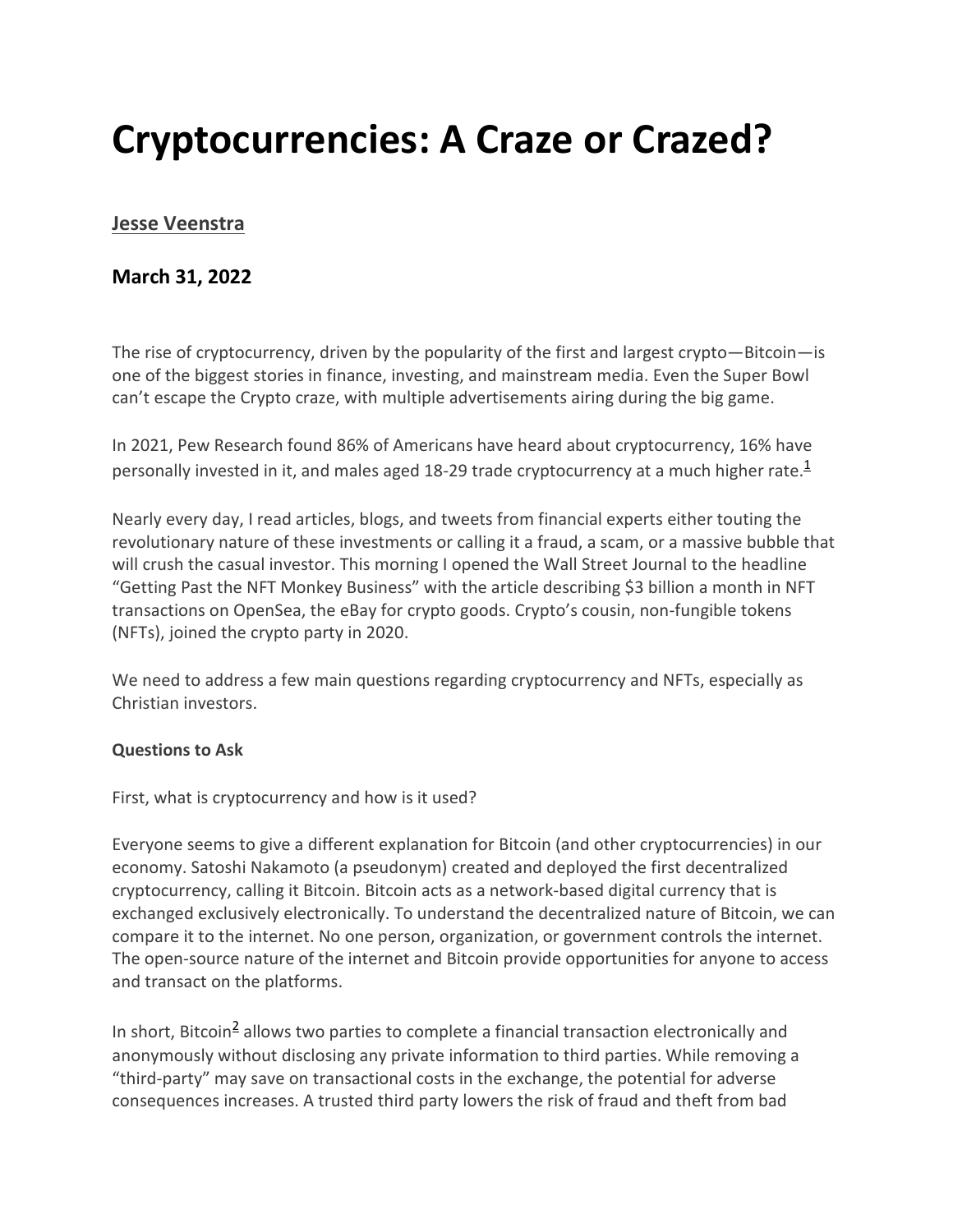actors. It provides valuable expertise in the financial system for both parties, leading to higher confidence in the exchange. Additionally, the anonymity in cryptocurrency opens the door to greater brokenness and societal harm with illegal transactions (drugs, weapons, human trafficking).

Let's consider a second question: Is Bitcoin a good investment?

Before answering this question, I'll explain what I view as an investment.

Investment requires taking a financial risk with the hope of future returns through dividends or capital gains. For stocks, companies pay a portion of their profits as dividends. In real estate, the cash flows from rents deliver income. Returns from capital gains come from the appreciation of the asset. Unlike investing, when all parties can gain wealth, gambling is a zerosum game—simply a transfer of money from one party to another. Investing in Bitcoin, to me, seems comparable to gambling—hoping the price keeps going up until I sell.

Bitcoin pays no dividends. You can't earn interest from Bitcoin. And it won't pay a dividend or interest in the future. So, the only opportunity for positive investment returns would be if the price rises. When we only invest thinking the asset will continue to rise in the future, the likelihood of a bubble (and subsequent pop) increases, and now we are gambling, not investing.

Third, since Bitcoin is not viable as an investment asset, what about as a currency?

One of the critical components of money is its use as a means of payment. As a means for payment, Bitcoin fails to match the efficiency of traditional fiat currency. Further, Bitcoin lacks price stability, a foundational element of conventional money.

Fourth, is Bitcoin Gold 2.0—a better hedge against market downturns and inflation?

Historically, when investors become uneasy with the financial markets and downturns occur, investments shift to gold. Bitcoin supporters contend that it provides safety against market downturns because of its scarcity in recent months and years. However, recent research indicates that Bitcoin moves similarly (albeit more drastically) to the overall market and does not provide the same hedging benefits as gold.

Final question: Am I investing in Bitcoin because I believe it is an investment, or am I concerned about missing out on the "next big thing"?

The psychological aspect of investing plays a much more significant role than many experts or academics want to admit. Many investment decisions are based on either groupthink or the fear of missing out. Investments lacking intentionality, thoughtful research, and understanding drift into gambling.<sup>3</sup> Far too often, I start to question, "Why do I want to jump into the next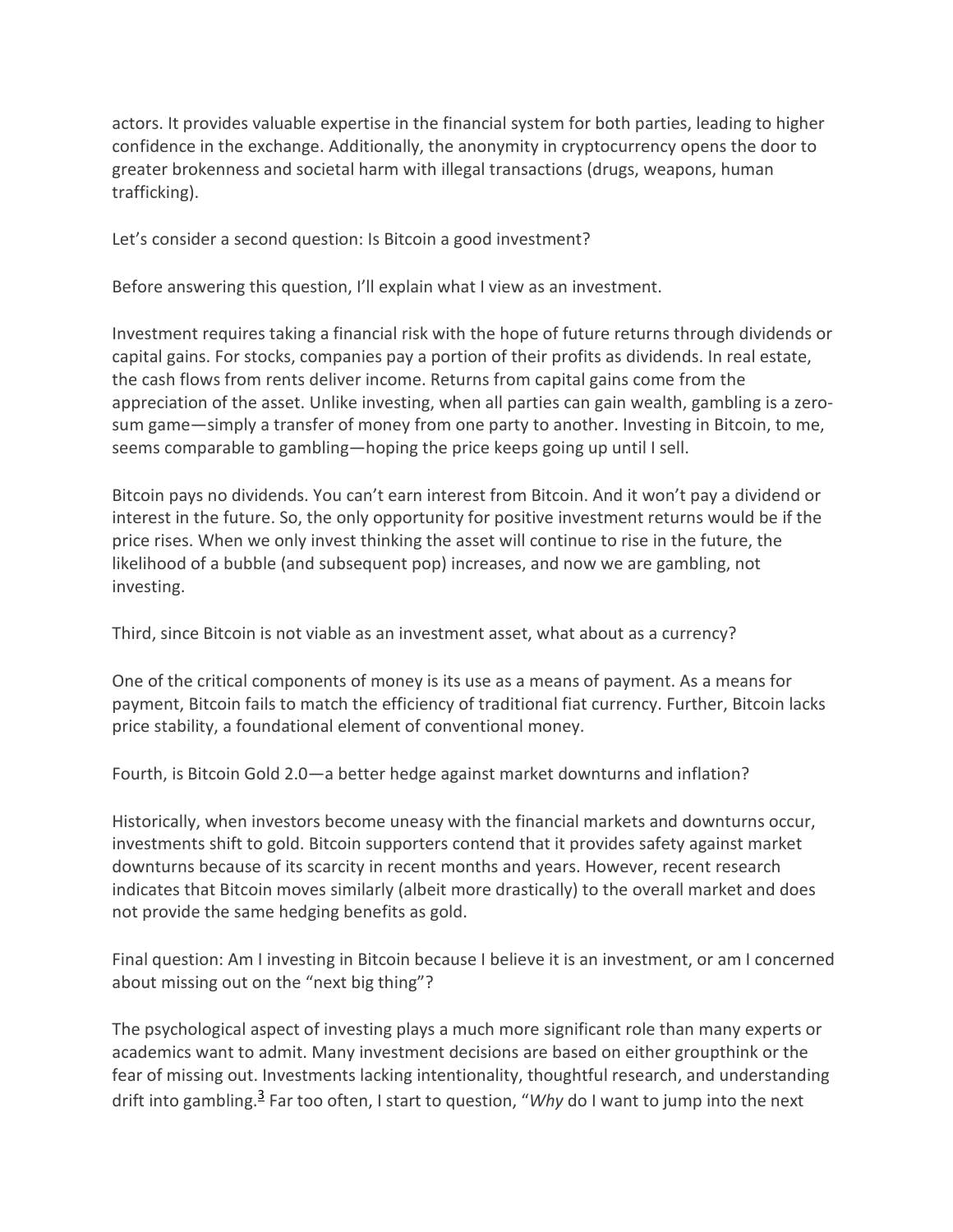craze?" (Think GameStop of 2021). Of all the questions to ask yourself, this is the hardest to answer honestly.

### **Christian Investing**

When I invest in a company's stock, I turn my money over to them, hoping they provide a product or service that benefits the economy. Stock purchases provide companies the resources to build plants, add jobs, produce innovative products, and solve new economic problems. Quality investments create wealth for investors, businesses, customers, and society, without losers. It's not a zero-sum game. Investing in companies that advance the common good and advance the Kingdom of God through their products and services brings me great joy.

Let me explain using a couple of examples. If I purchase stock in Microsoft, I invest money in the company. Microsoft uses my investment to hire more employees and produce computer programs like Excel that give millions of people the tools to be more productive and successful in their careers and lives. Microsoft uses my investment (and those of millions of others) to generate profits, and in turn, I receive dividends and capital gains from their success. Second example. When I save money at my local bank in a deposit account or through a certificate of deposit, the bank uses my funds to offer home mortgages or car loans to customers. In this example, I earn interest on my deposits, the bank earns interest on their loan, and the borrower can purchase something they need, like a home or car. Again, all parties in this system win.

Often, we don't view investing as an *act of service*, but it is when we practice intentionality in our investment decisions. When a Christian invests in companies that aspire to ethically innovate, create, manufacture, and provide excellent products and services that empower people and society to thrive, we live out a piece of our cultural mandate. Further, an intentional approach to investing stewards our God-given financial gifts.

God calls us to invest—with our money, time, and resources. Jesus gives the parable of the Talents, Joseph stores up grain in Egypt, and Psalms, Proverbs, and Ecclesiastes each talk about saving and investing. Scripture also speaks to intentionality, wisdom, and patience with investing. Proverbs 27:12 says, "the prudent see danger and take refuge, but the simple keep going and pay the penalty," and Proverbs 21:5 says, "the plans of the diligent lead to profit as surely as haste leads to poverty." The craze of Bitcoin and the headlines of massive gains test the diligence and patience of investors.

We want to experience the same "success" of those buying Bitcoin, but at what cost? Renowned investor Peter Lynch's most famous piece of investing advice, "invest in what you know," is a foundation of my investment approach and the primary reason I won't invest in Bitcoin now. Despite reading countless papers and articles, I don't understand enough about